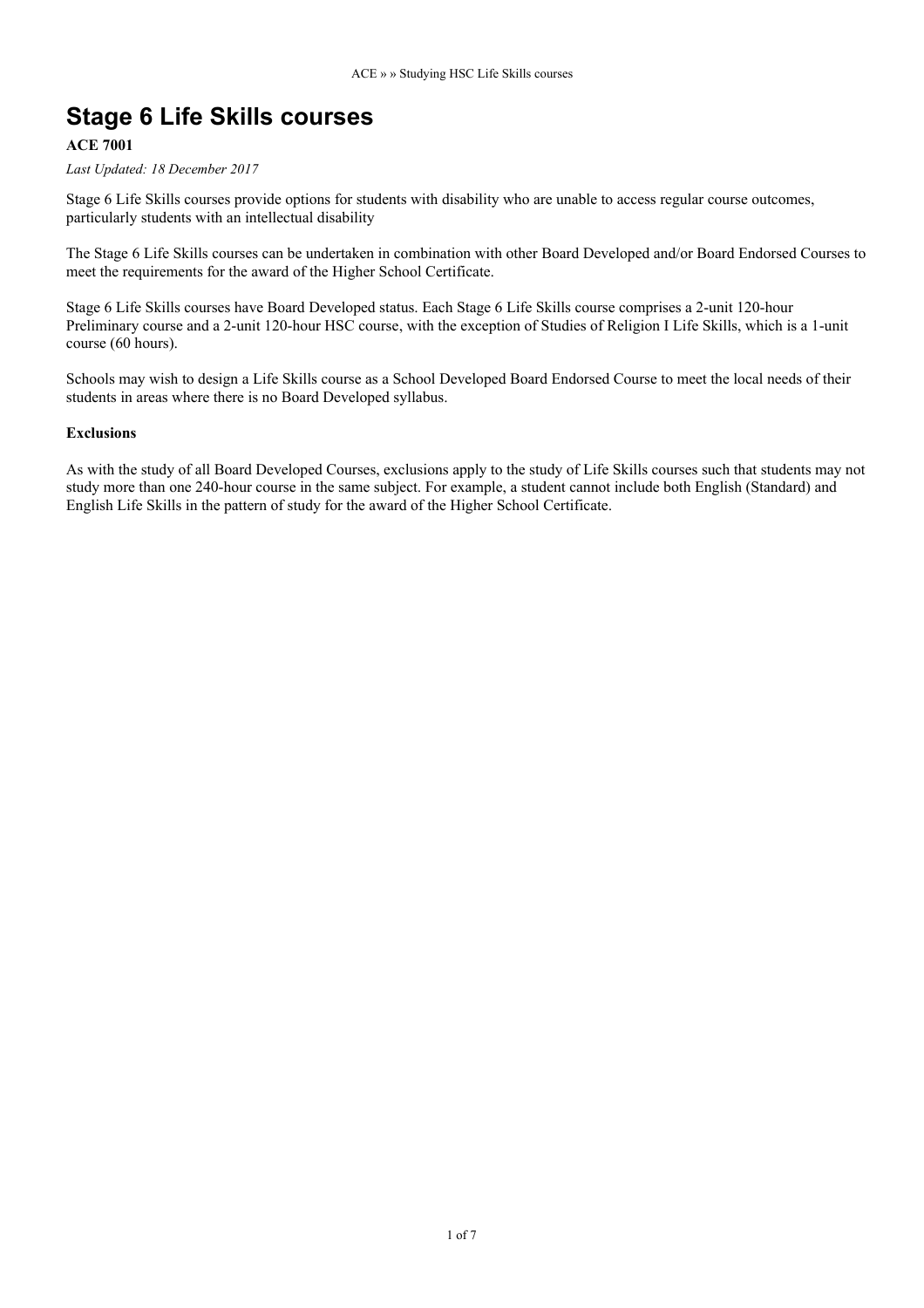# **Accessing Stage 6 Life Skills courses**

### **ACE 7002**

#### *Last Updated: 4 December 2017*

All students are entitled to participate in and progress through the curriculum. Life Skills courses provide course options for students with disability in Years 11–12 who cannot access the regular course outcomes, particularly students with an intellectual disability.

Before deciding that the student should access a Life Skills course, consideration should be given to other ways of helping the student to engage with regular course outcomes. This may include a range of adjustments to teaching, learning and assessment activities. If the adjustments do not provide a student with sufficient access to some or all outcomes in Years 11-12, one or more Life Skills courses might be appropriate.

Life Skills courses are not an appropriate option for students:

- performing below their cohort
- who could be helped with appropriate adjustments and support.

All decisions about curriculum options for students with disability should be made through the collaborative curriculum planning process.

A student studying any Stage 6 Life Skills course will usually have completed one or more courses based on Life Skills outcomes and content in Years 7–10.

In special circumstances a student who has not undertaken one or more courses based on Life Skills outcomes and content in Years 7-10 may wish to enrol in Life Skills courses for Stage 6. These special circumstances might include situations where:

- a student has attempted regular courses in Years 7-10 but has experienced significant difficulty
- a student transfers from interstate or overseas
- a student has a deteriorating condition.

Schools are not required to seek permission for students to access Life Skills courses or submit planning documentation to NESA.

Students undertaking only Stage 6 Life Skills courses are not required to complete the HSC: All My Own Work program or its equivalent.

Students undertaking Stage 6 Life Skills courses in Year 12 may be exempt from the HSC minimum standard of literacy and numeracy.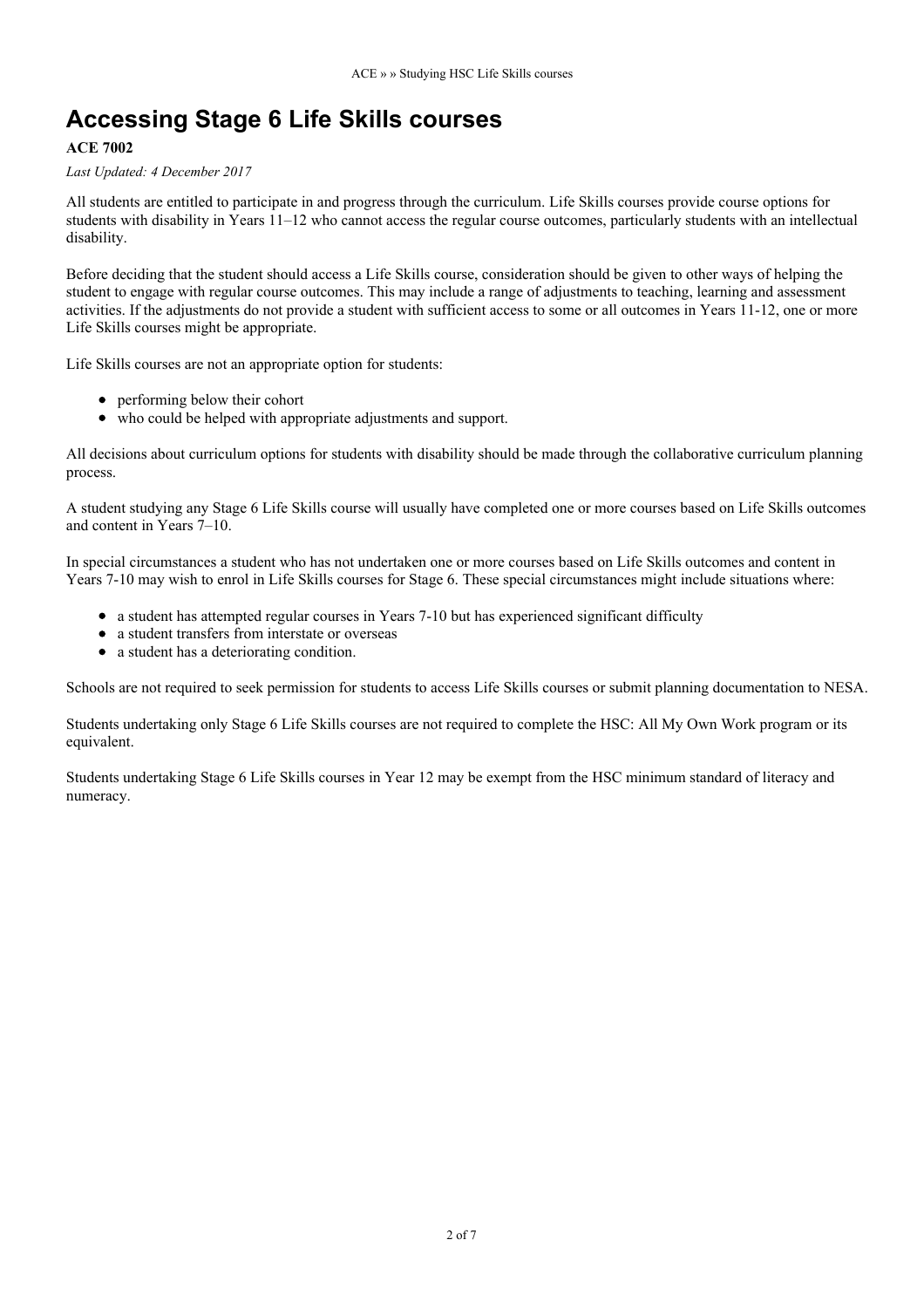## **Higher School Certificate entry procedures for Stage 6 Life Skills courses**

**ACE 7003**

*Last Updated: 4 December 2017*

## **Entry procedures**

Where a school has a student undertaking one or more Life Skills courses in Stage 6, the school must inform the NESA via the submission of Preliminary and HSC entries through Schools Online.

When entering students for Stage 6 Life Skills course(s), principals are certifying that the student is eligible and the decision is the result of a collaborative curriculum planning process.

Schools should not enrol students in Preliminary or HSC Life Skills courses after the school year has commenced unless special circumstances apply and these circumstances have been taken into account in the context of a collaborative planning process.

Exclusions apply to the study of Life Skills courses such that students may not study more than one 240-hour course in the same subject. For example, a student cannot include both English Standard and English Life Skills in the pattern of study for the award of the Higher School Certificate.

Students undertaking one or more Stage 6 Life Skills courses will enter for the award of the Higher School Certificate according to the procedures detailed in ACE 9001 Student entry procedures: Preliminary and HSC course entries, ACE 9002 Student entry procedures: confirmations of entry and ACE 9003 Student entry procedures: amendments to entry.

## **Supplementing courses from additional syllabuses**

For students with particular needs, schools may need to draw on some of the Life Skills outcomes and content from additional syllabus(es) to supplement or replace those from the syllabus on which the course is predominantly based. In this situation, the student should be entered for the course from which the outcomes and content are predominantly drawn. The Life Skills outcomes achieved from additional syllabus(es) are reported through the Profile of Student Achievement.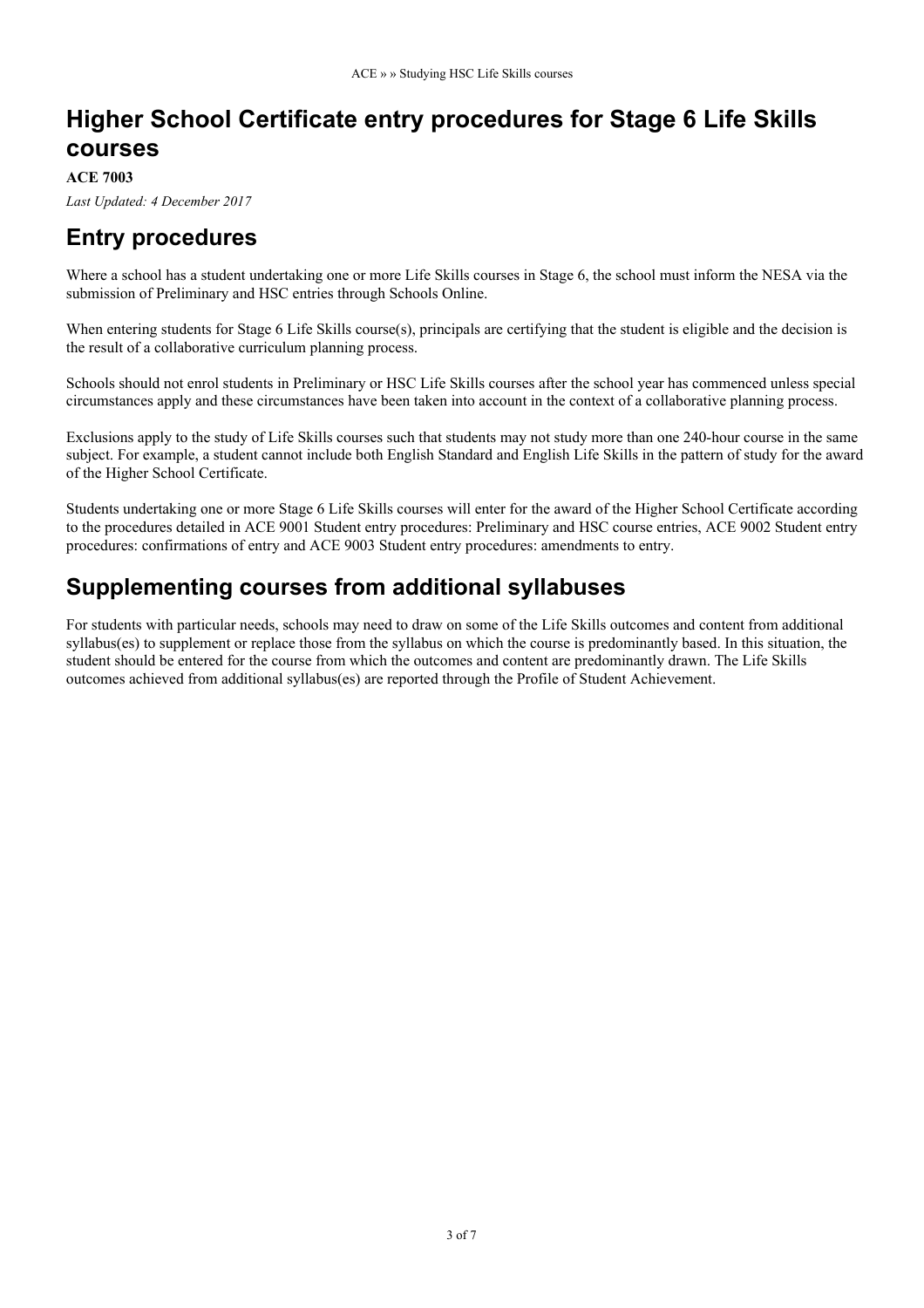## **Higher School Certificate requirements for students undertaking Life Skills courses**

#### **ACE 7005**

*Last Updated: 4 December 2017*

To qualify for the award of a Higher School Certificate (HSC) all students must fulfil the requirements detailed in ACE 8004 Eligibility requirements for the Higher School Certificate.

Students are able to satisfy the requirements for the HSC by completing Life Skills courses.

Students with disability can also meet requirements for the HSC using a combination of Board Developed Courses (including Life Skills courses) and Vocational Education and Training (VET) Industry Curriculum Framework courses/options or a combination of Board Developed Courses and Board Endorsed Courses (including Content Endorsed Courses).

Stage 6 Life Skills courses have no HSC examinations and results cannot be used in the calculation of a student's ATAR.

## **Time allocation for courses**

When programming Life Skills courses all indicative hour requirements should be met. This will ensure the courses are credentialled on the HSC. Each Stage 6 Life Skills course has an indicative hour requirement of 120 hours in Year 11 and 120 hours in Year 12 with the exception of the Studies of Religion I Life Skills course which requires 60 indicative hours in both Year 11 and Year 12.

In some cases it may be necessary to vary the time allocated by increasing the number of hours of study for a course. When considering whether an increase in time is necessary, schools should ensure that indicative hour requirements for each enrolled course are met.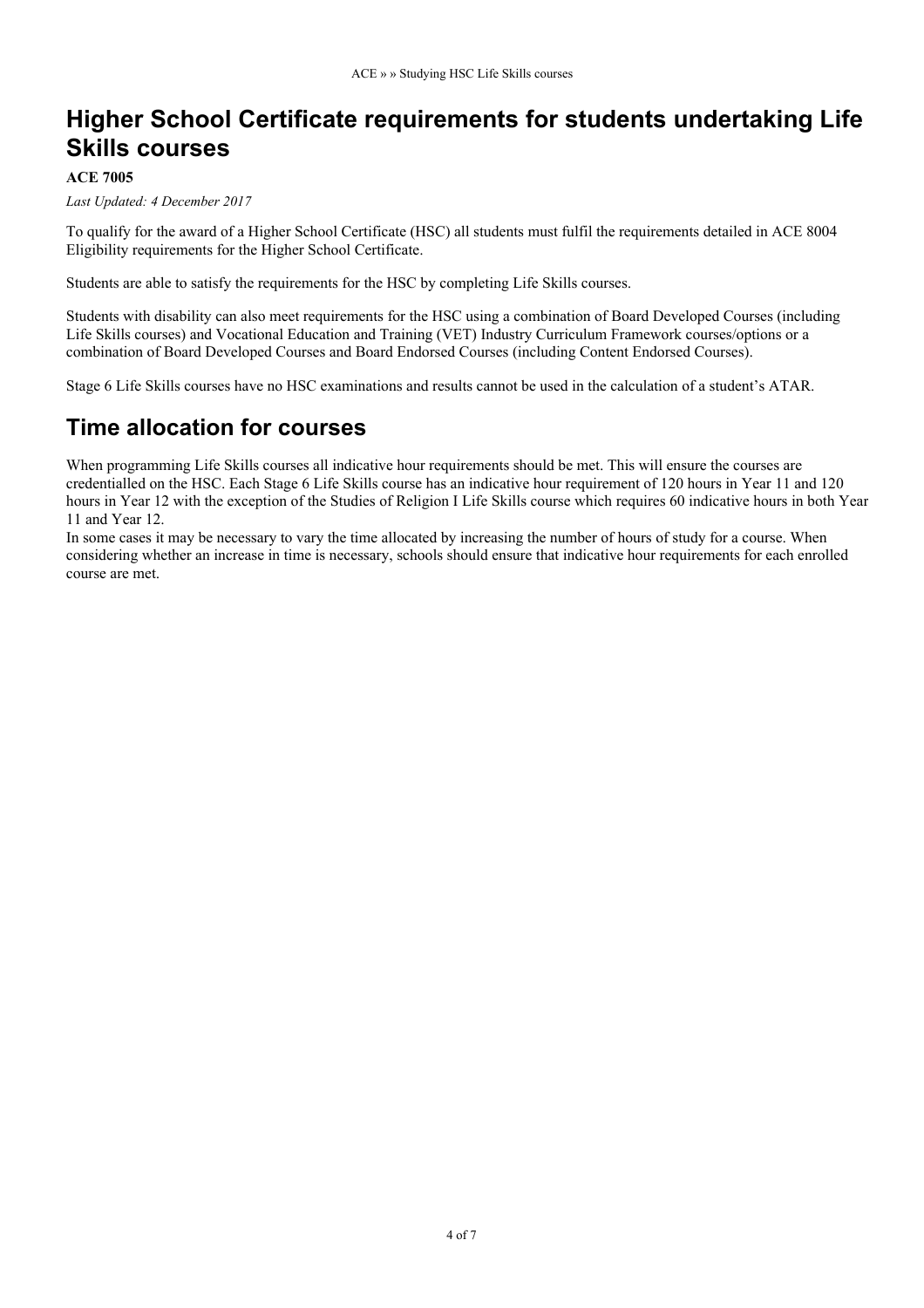# **Satisfactory completion of a Stage 6 Life Skills course**

### **ACE 7007**

*Last Updated: 29 March 2019*

The course completion criteria for the Stage 6 Life Skills courses are the same as those for all Board Developed and Board Endorsed Courses.

A student will be considered to have satisfactorily completed a course if, in the principal's view, there is sufficient evidence that the student has:

- followed the course developed by NESA; and
- applied themselves with diligence and sustained effort to the set tasks and experiences provided in the course by the school; and
- achieved some or all of the course outcomes.

It is not necessary for students to address or achieve all the Life Skills outcomes in order to satisfactorily complete the course. The number of outcomes addressed and/or achieved will vary for individual students.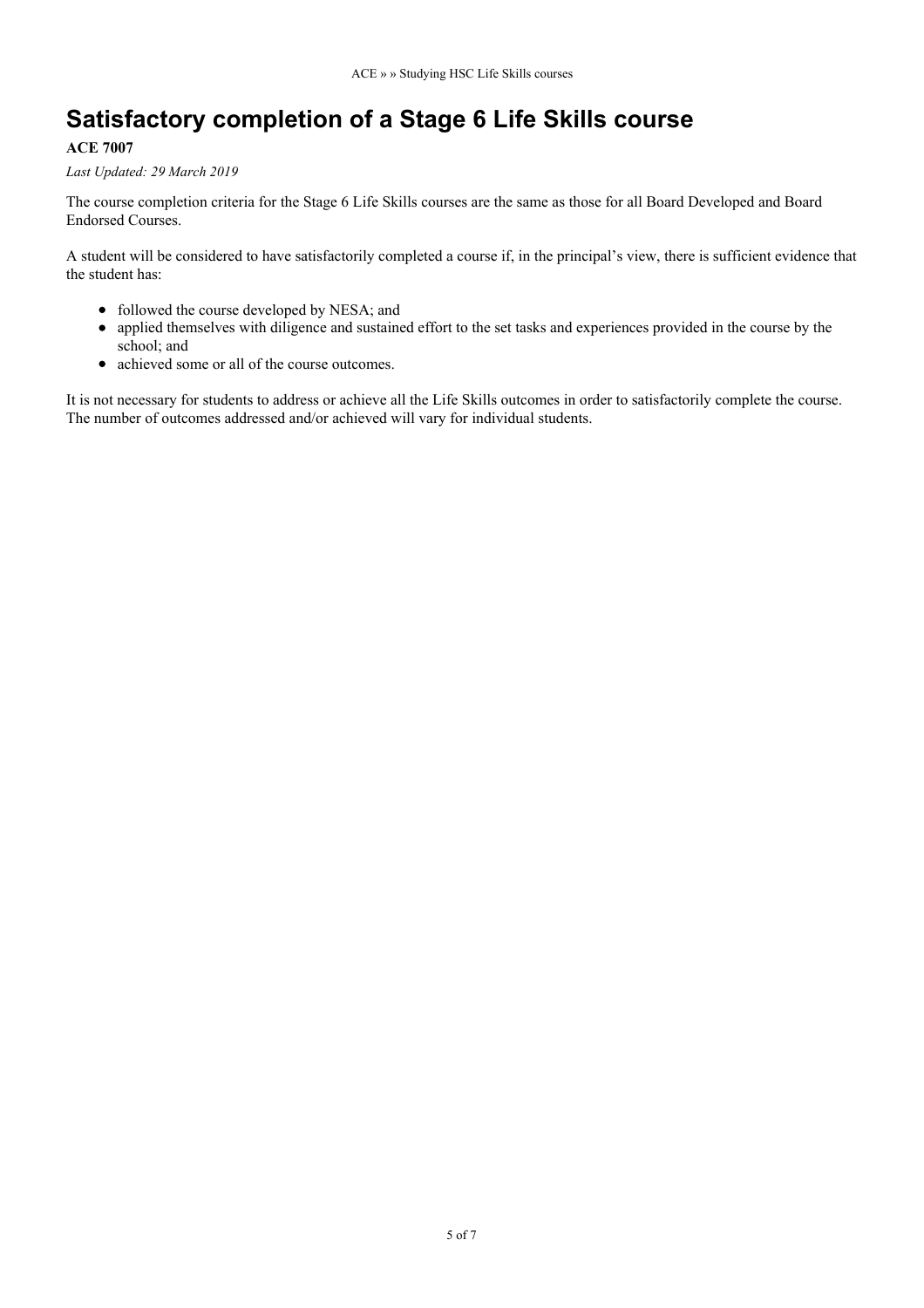# **Assessment of Stage 6 Life Skills outcomes**

#### **ACE 7008**

*Last Updated: 4 December 2017*

Each student accessing a Life Skills course in Years 11-12 will be assessed on their achievement of the outcomes selected through the collaborative curriculum planning process. The syllabus outcomes and content form the basis of learning opportunities for students.

Assessment should provide opportunities for students to demonstrate achievement in relation to the selected outcomes. Assessment can occur in a range of situations or environments such as the school and wider community.

There is no requirement for formal assessment of Life Skills outcomes.

Students entered for Life Skills courses may achieve the designated outcomes independently or with support.

An outcome should be considered as 'achieved independently' if there is evidence that a student can demonstrate the achievement of an outcome either:

- without adjustments, or
- with adjustments that enable the student to access course work and/or demonstrate achievement during assessment opportunities. These adjustments should have been determined through the collaborative curriculum planning process.

Schools are not required to use the Common Grade Scale for Preliminary courses or performance bands to report achievement for students undertaking Life Skills courses.